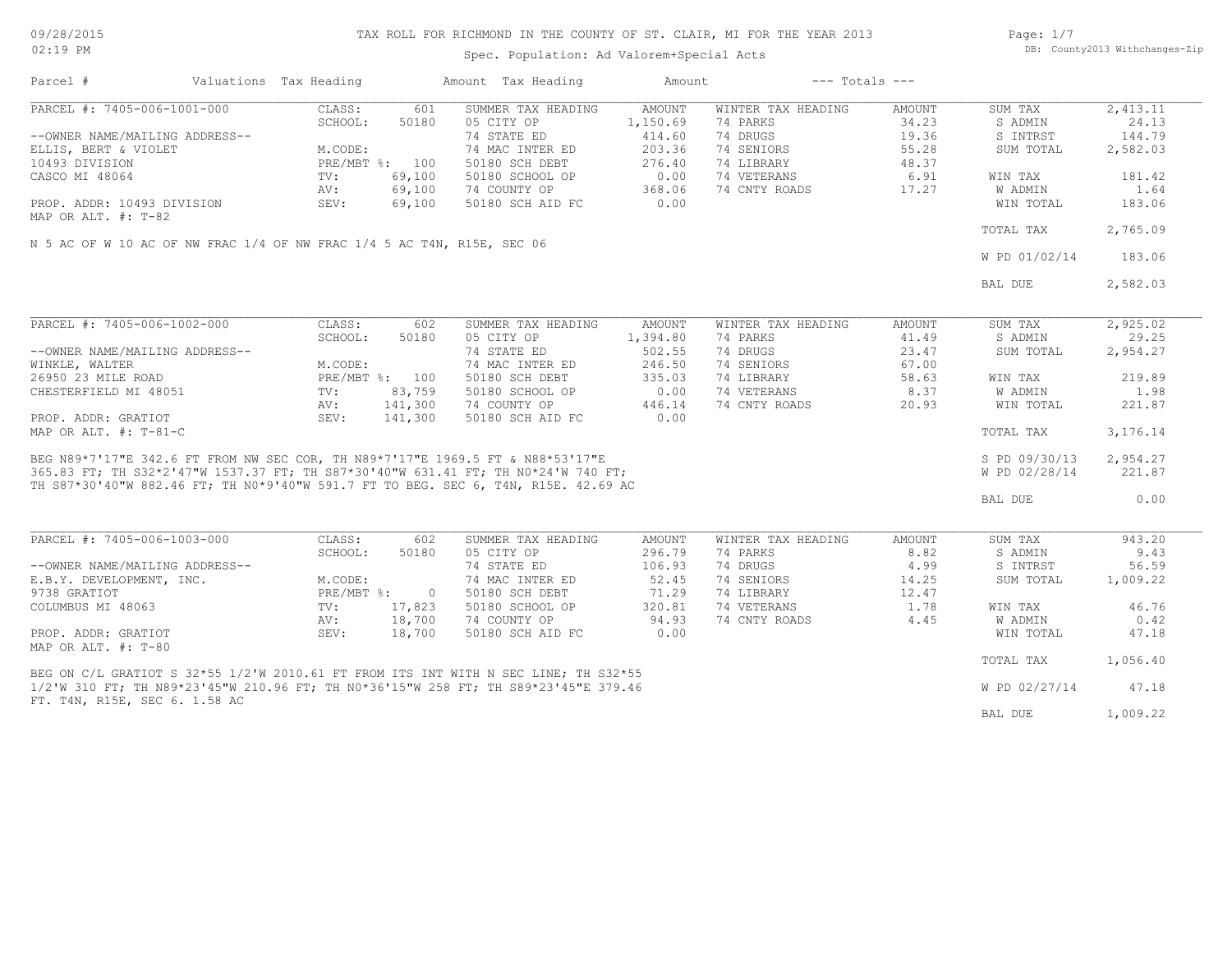Spec. Population: Ad Valorem+Special Acts

Page: 2/7 DB: County2013 Withchanges-Zip

| Parcel #                                                | Valuations Tax Heading |                         | Amount Tax Heading                                                                                                                                                                                | Amount        |                    | $---$ Totals $---$ |                |          |
|---------------------------------------------------------|------------------------|-------------------------|---------------------------------------------------------------------------------------------------------------------------------------------------------------------------------------------------|---------------|--------------------|--------------------|----------------|----------|
| PARCEL #: 7405-006-1004-000                             | CLASS:                 | 602                     | SUMMER TAX HEADING                                                                                                                                                                                | <b>AMOUNT</b> | WINTER TAX HEADING | AMOUNT             | SUM TAX        | 1,373.14 |
|                                                         | SCHOOL:                | 50180                   | 05 CITY OP                                                                                                                                                                                        | 432.08        | 74 PARKS           | 12.85              | S ADMIN        | 13.73    |
| --OWNER NAME/MAILING ADDRESS--                          |                        |                         | 74 STATE ED                                                                                                                                                                                       | 155.68        | 74 DRUGS           | 7.27               | SUM TOTAL      | 1,386.87 |
| E.B.Y. DEVELOPMENT, INC.                                | M.CODE:                |                         | 74 MAC INTER ED                                                                                                                                                                                   | 76.36         | 74 SENIORS         | 20.75              |                |          |
| 9738 GRATIOT                                            | PRE/MBT %:             | $\overline{0}$          | 50180 SCH DEBT                                                                                                                                                                                    | 103.78        | 74 LIBRARY         | 18.16              | WIN TAX        | 68.10    |
| COLUMBUS MI 48063                                       | TV:                    | 25,947                  | 50180 SCHOOL OP                                                                                                                                                                                   | 467.04        | 74 VETERANS        | 2.59               | <b>W ADMIN</b> | 0.61     |
|                                                         | AV:                    | 39,100                  | 74 COUNTY OP                                                                                                                                                                                      | 138.20        | 74 CNTY ROADS      | 6.48               | WIN TOTAL      | 68.71    |
| PROP. ADDR: GRATIOT                                     | SEV:                   | 39,100                  | 50180 SCH AID FC                                                                                                                                                                                  | 0.00          |                    |                    |                |          |
| MAP OR ALT. $\#$ : T-83                                 |                        |                         |                                                                                                                                                                                                   |               |                    |                    | TOTAL TAX      | 1,455.58 |
|                                                         |                        |                         | S 5 AC OF W 10 AC OF NW FRAC 1/4 OF NW FRAC 1/4 & N FRAC 1/2 OF SW FRAC 1/4 OF NW                                                                                                                 |               |                    |                    | S PD 11/14/13  | 1,386.87 |
| FRAC 1/4, SEC 6, T4N, R15E. 23 AC                       |                        |                         |                                                                                                                                                                                                   |               |                    |                    | W PD 02/27/14  | 68.71    |
|                                                         |                        |                         |                                                                                                                                                                                                   |               |                    |                    |                |          |
|                                                         |                        |                         |                                                                                                                                                                                                   |               |                    |                    | BAL DUE        | 0.00     |
|                                                         |                        |                         |                                                                                                                                                                                                   |               |                    |                    |                |          |
| PARCEL #: 7405-006-1005-000                             | CLASS:                 | 602                     | SUMMER TAX HEADING                                                                                                                                                                                | AMOUNT        | WINTER TAX HEADING | AMOUNT             | SUM TAX        | 2,953.03 |
|                                                         | SCHOOL:                | 50180                   | 05 CITY OP                                                                                                                                                                                        | 929.21        | 74 PARKS           | 27.64              | S ADMIN        | 29.53    |
| --OWNER NAME/MAILING ADDRESS--                          |                        |                         | 74 STATE ED                                                                                                                                                                                       | 334.80        | 74 DRUGS           | 15.64              | SUM TOTAL      | 2,982.56 |
| SUBCARRIER COMMUNICATIONS, INC                          | M.CODE:                |                         | 74 MAC INTER ED                                                                                                                                                                                   | 164.21        | 74 SENIORS         | 44.64              |                |          |
| 139 WHITE OAK LANE                                      | PRE/MBT %:             | $\circ$                 | 50180 SCH DEBT                                                                                                                                                                                    | 223.20        | 74 LIBRARY         | 39.06              | WIN TAX        | 146.51   |
| OLD BRIDGE NJ 08857                                     | TV:                    | 55,800                  | 50180 SCHOOL OP                                                                                                                                                                                   | 1,004.40      | 74 VETERANS        | 5.58               | <b>W ADMIN</b> | 1.32     |
|                                                         | AV:                    | 55,800                  | 74 COUNTY OP                                                                                                                                                                                      | 297.21        | 74 CNTY ROADS      | 13.95              | WIN TOTAL      | 147.83   |
| PROP. ADDR: 10435 DIVISION SEV:                         |                        | 55,800                  | 50180 SCH AID FC                                                                                                                                                                                  | 0.00          |                    |                    |                |          |
| MAP OR ALT. $\#$ : T-81-A                               |                        |                         |                                                                                                                                                                                                   |               |                    |                    | TOTAL TAX      | 3,130.39 |
|                                                         |                        |                         |                                                                                                                                                                                                   |               |                    |                    | S PD 07/15/13  | 2,982.56 |
|                                                         |                        |                         |                                                                                                                                                                                                   |               |                    |                    |                |          |
|                                                         |                        |                         |                                                                                                                                                                                                   |               |                    |                    | W PD 12/09/13  | 147.83   |
|                                                         |                        |                         |                                                                                                                                                                                                   |               |                    |                    | BAL DUE        | 0.00     |
|                                                         |                        |                         |                                                                                                                                                                                                   |               |                    |                    |                |          |
| PARCEL #: 7405-006-1005-100                             | CLASS:                 | 703                     | SUMMER TAX HEADING                                                                                                                                                                                | AMOUNT        | WINTER TAX HEADING | AMOUNT             | SUM TAX        | 0.00     |
|                                                         | SCHOOL:                | 50180                   | 05 CITY OP                                                                                                                                                                                        | 0.00          | 74 PARKS           | 0.00               | S ADMIN        | 0.00     |
| --OWNER NAME/MAILING ADDRESS--                          |                        |                         | 74 STATE ED                                                                                                                                                                                       | 0.00          | 74 DRUGS           | 0.00               | SUM TOTAL      | 0.00     |
| CITY OF RICHMOND                                        | M.CODE:                |                         | 74 MAC INTER ED                                                                                                                                                                                   | 0.00          | 74 SENIORS         | 0.00               |                |          |
| PO BOX 457                                              | PRE/MBT %:             | $\circ$                 | 50180 SCH DEBT                                                                                                                                                                                    | 0.00          | 74 LIBRARY         | 0.00               | WIN TAX        | 0.00     |
| RICHMOND MI 48062                                       | TV:                    | $\circ$                 | 50180 SCHOOL OP                                                                                                                                                                                   | 0.00          | 74 VETERANS        | 0.00               | <b>W ADMIN</b> | 0.00     |
|                                                         | AV:                    | $\bigcirc$<br>$\bigcap$ | 74 COUNTY OP                                                                                                                                                                                      | 0.00          | 74 CNTY ROADS      | 0.00               | WIN TOTAL      | 0.00     |
| PROP. ADDR: 10525 DIVISION<br>MAP OR ALT. $\#$ : T-81-A | SEV:                   |                         | 50180 SCH AID FC                                                                                                                                                                                  | 0.00          |                    |                    | TOTAL TAX      | 0.00     |
|                                                         |                        |                         | N 1/2 OF SEC 6, T4N, R15E, DESC AS: COMM AT NW COR SEC 6, TH N89*07'17"E 342.60 FT;<br>ጦህ ደሰበ≴ሰፅ! <i>ለር</i> ‼⊽ 501 7ሰ ፫ጦ ጦስ ከሰ⊅ ጦህ ደሰበ≴ሰፅ! <i>ለር</i> ‼⊽ <i>ለ</i> ሰሰ ሰሰ ፫ጦ∙ ጦህ እ107≴3ሰ!19‼⊽ 366 ሰሰ |               |                    |                    | BAL DUE        | 0.00     |

AC FT; N00\*09'46"W 400.00 FT; TH S87\*30'12"W 366.00 FT TO BEG. CITY OF RICHMOND. 3.36 TH S00\*09'46"E 591.70 FT TO POB; TH S00\*09'46"E 400.00 FT; TH N87\*30'12"E 366.00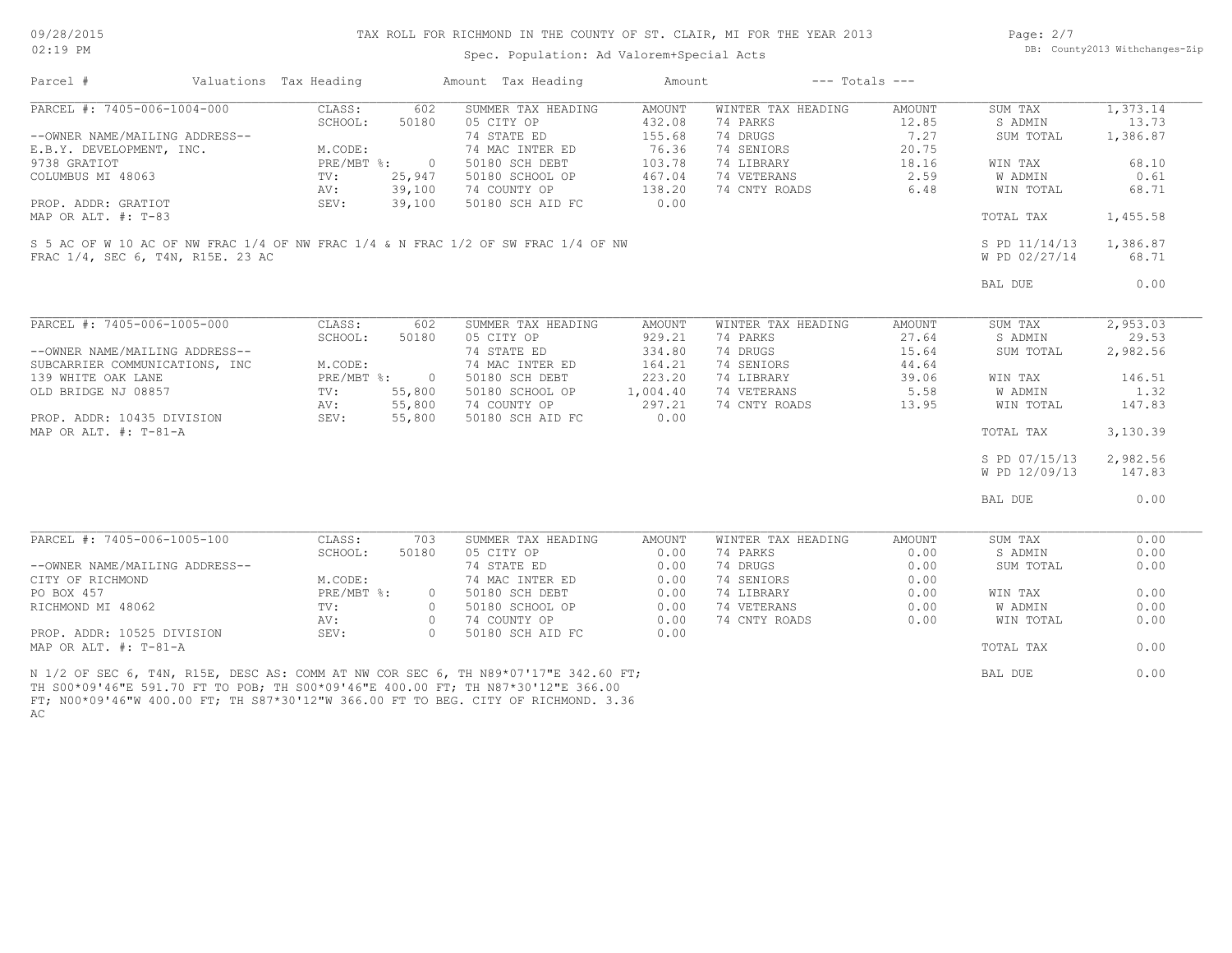Spec. Population: Ad Valorem+Special Acts

Page: 3/7 DB: County2013 Withchanges-Zip

| Parcel #                                     | Valuations Tax Heading          | Amount Tax Heading                                                               | Amount         | $---$ Totals $---$ |               |                                |               |
|----------------------------------------------|---------------------------------|----------------------------------------------------------------------------------|----------------|--------------------|---------------|--------------------------------|---------------|
| PARCEL #: 7405-031-4001-000                  | CLASS:<br>602                   | SUMMER TAX HEADING                                                               | <b>AMOUNT</b>  | WINTER TAX HEADING | AMOUNT        | SUM TAX                        | 1,864.43      |
|                                              | SCHOOL:<br>50180                | 05 CITY OP                                                                       | 889.06         | 74 PARKS           | 26.44         | S ADMIN                        | 18.64         |
| --OWNER NAME/MAILING ADDRESS--               |                                 | 74 STATE ED                                                                      | 320.33         | 74 DRUGS           | 14.96         | SUM TOTAL                      | 1,883.07      |
| WINKLE, WALTER                               | M.CODE:                         | 74 MAC INTER ED                                                                  | 157.12         | 74 SENIORS         | 42.71         |                                |               |
| 26950 23 MILE ROAD                           | PRE/MBT %: 100                  | 50180 SCH DEBT                                                                   | 213.55         | 74 LIBRARY         | 37.37         | WIN TAX                        | 140.15        |
| CHESTERFIELD MI 48051                        | 53,389<br>TV:                   | 50180 SCHOOL OP                                                                  | 0.00           | 74 VETERANS        | 5.33          | W ADMIN                        | 1.26          |
|                                              | 115,300<br>AV:                  | 74 COUNTY OP                                                                     | 284.37         | 74 CNTY ROADS      | 13.34         | WIN TOTAL                      | 141.41        |
| PROP. ADDR: DIVISION<br>MAP OR ALT. #:       | SEV:<br>115,300                 | 50180 SCH AID FC                                                                 | 0.00           |                    |               | TOTAL TAX                      | 2,024.48      |
|                                              |                                 | THAT PART OF W 1/2 OF SW 1/4 LYING S OF A LINE BEG N0*0'20"E 1602 FT FROM SW SEC |                |                    |               | S PD 09/30/13                  | 2,853.68      |
| R15E, 69.56 AC.                              |                                 | COR; TH N88*47'E 2299.37 FT EXC E 792 FT OF S 825 FT OF SW 1/4 FRAC, SEC 31 T5N, |                |                    |               | W PD 02/28/14                  | 141.41        |
|                                              |                                 |                                                                                  |                |                    |               | BAL DUE                        | 0.00          |
| PARCEL #: 7405-998-0010-435                  |                                 |                                                                                  |                |                    |               |                                |               |
|                                              | CLASS:<br>210                   | SUMMER TAX HEADING                                                               | AMOUNT         | WINTER TAX HEADING | <b>AMOUNT</b> | SUM TAX                        | 0.00          |
|                                              | SCHOOL:<br>50180                | 05 CITY OP                                                                       | 0.00           | 74 PARKS           | 0.00          | S ADMIN                        | 0.00          |
| --OWNER NAME/MAILING ADDRESS--               |                                 | 74 STATE ED                                                                      | 0.00           | 74 DRUGS           | 0.00          | SUM TOTAL                      | 0.00          |
| SUBCARRIER COMMUNICATIONS, INC               | M.CODE:                         | 74 MAC INTER ED                                                                  | 0.00           | 74 SENIORS         | 0.00          |                                |               |
| 139 WHITE OAK LANE                           | PRE/MBT %:                      | 50180 SCH DEBT<br>$\circ$                                                        | 0.00           | 74 LIBRARY         | 0.00          | WIN TAX                        | 0.00          |
| OLD BRIDGE NJ 08857                          | TV:                             | $\circ$<br>50180 SCHOOL OP                                                       | 0.00           | 74 VETERANS        | 0.00          | W ADMIN                        | 0.00          |
|                                              | AV:                             | $\circ$<br>74 COUNTY OP                                                          | 0.00           | 74 CNTY ROADS      | 0.00          | WIN TOTAL                      | 0.00          |
| PROP. ADDR: 10435 DIVISION<br>MAP OR ALT. #: | SEV:                            | $\Omega$<br>50180 SCH AID FC                                                     | 0.00           |                    |               | TOTAL TAX                      | 0.00          |
| BUILDING ON LEASED LAND                      |                                 |                                                                                  |                |                    |               | BAL DUE                        | 0.00          |
|                                              |                                 |                                                                                  |                |                    |               |                                |               |
| PARCEL #: 7405-999-0001-000                  | CLASS:<br>551                   | SUMMER TAX HEADING                                                               | AMOUNT         | WINTER TAX HEADING | AMOUNT        | SUM TAX                        | 1,725.25      |
|                                              | SCHOOL:<br>50180                | 05 CITY OP                                                                       | 542.87         | 74 PARKS           | 16.15         | S ADMIN                        | 17.25         |
| --OWNER NAME/MAILING ADDRESS--               |                                 | 74 STATE ED                                                                      | 195.60         | 74 DRUGS           | 9.13          | SUM TOTAL                      | 1,742.50      |
| DTE ELECTRIC COMPANY                         | M.CODE:                         | 74 MAC INTER ED                                                                  | 95.94          | 74 SENIORS         | 26.08         |                                |               |
| DTE ENERGY COMPANY                           | $PRE/MBT$ %:                    | $\overline{0}$<br>50180 SCH DEBT                                                 | 130.40         | 74 LIBRARY         | 22.82         | WIN TAX                        | 85.59         |
| PO BOX 33017                                 | TV:<br>32,600                   | 50180 SCHOOL OP                                                                  | 586.80         | 74 VETERANS        | 3.26          | W ADMIN                        | 0.77          |
| DETROIT MI 48232                             | AV:<br>32,600<br>SEV:<br>32,600 | 74 COUNTY OP<br>50180 SCH AID FC                                                 | 173.64<br>0.00 | 74 CNTY ROADS      | 8.15          | WIN TOTAL                      | 86.36         |
| PROP. ADDR: PO BOX 33017<br>MAP OR ALT. #:   |                                 |                                                                                  |                |                    |               | TOTAL TAX                      | 1,828.86      |
|                                              |                                 |                                                                                  |                |                    |               | S PD 08/26/13                  | 1,742.50      |
| PERSONAL PROPERTY                            |                                 |                                                                                  |                |                    |               | W PD 01/30/14                  | 86.36         |
|                                              |                                 |                                                                                  |                |                    |               | BAL DUE                        | 0.00          |
| PARCEL #: 7405-999-1043-500                  | CLASS:<br>251                   | SUMMER TAX HEADING                                                               | AMOUNT         | WINTER TAX HEADING | AMOUNT        | SUM TAX                        | 49.10         |
|                                              | SCHOOL:<br>50180                | 05 CITY OP                                                                       | 19.98          | 74 PARKS           | 0.59          | S ADMIN                        | 0.49          |
| --OWNER NAME/MAILING ADDRESS--               |                                 | 74 STATE ED                                                                      | 7.20           | 74 DRUGS           | 0.33          | SUM TOTAL                      | 49.59         |
| AMERICAN MESSAGING SERVICES LLC              | M.CODE:                         | 74 MAC INTER ED                                                                  | 3.53           | 74 SENIORS         | 0.96          |                                |               |
| PO BOX 478                                   | PRE/MBT %: 100                  | 50180 SCH DEBT                                                                   | 4.80           | 74 LIBRARY         | 0.84          | WIN TAX                        | 3.14          |
| COLLEYVILLE TX 76034                         | 1,200<br>TV:                    | 50180 SCHOOL OP                                                                  | 7.20           | 74 VETERANS        | 0.12          | W ADMIN                        | 0.02          |
|                                              | AV:<br>1,200                    | 74 COUNTY OP                                                                     | 6.39           | 74 CNTY ROADS      | 0.30          | WIN TOTAL                      | 3.16          |
| PROP. ADDR: 10435 DIVISION                   | SEV:<br>1,200                   | 50180 SCH AID FC                                                                 | 0.00           |                    |               |                                |               |
| MAP OR ALT. #:                               |                                 |                                                                                  |                |                    |               | TOTAL TAX                      | 52.75         |
|                                              |                                 |                                                                                  |                |                    |               |                                |               |
| PERSONAL PROPERTY                            |                                 |                                                                                  |                |                    |               | S PD 09/16/13<br>W PD 01/31/14 | 49.59<br>3.16 |
|                                              |                                 |                                                                                  |                |                    |               | BAL DUE                        | 0.00          |
|                                              |                                 |                                                                                  |                |                    |               |                                |               |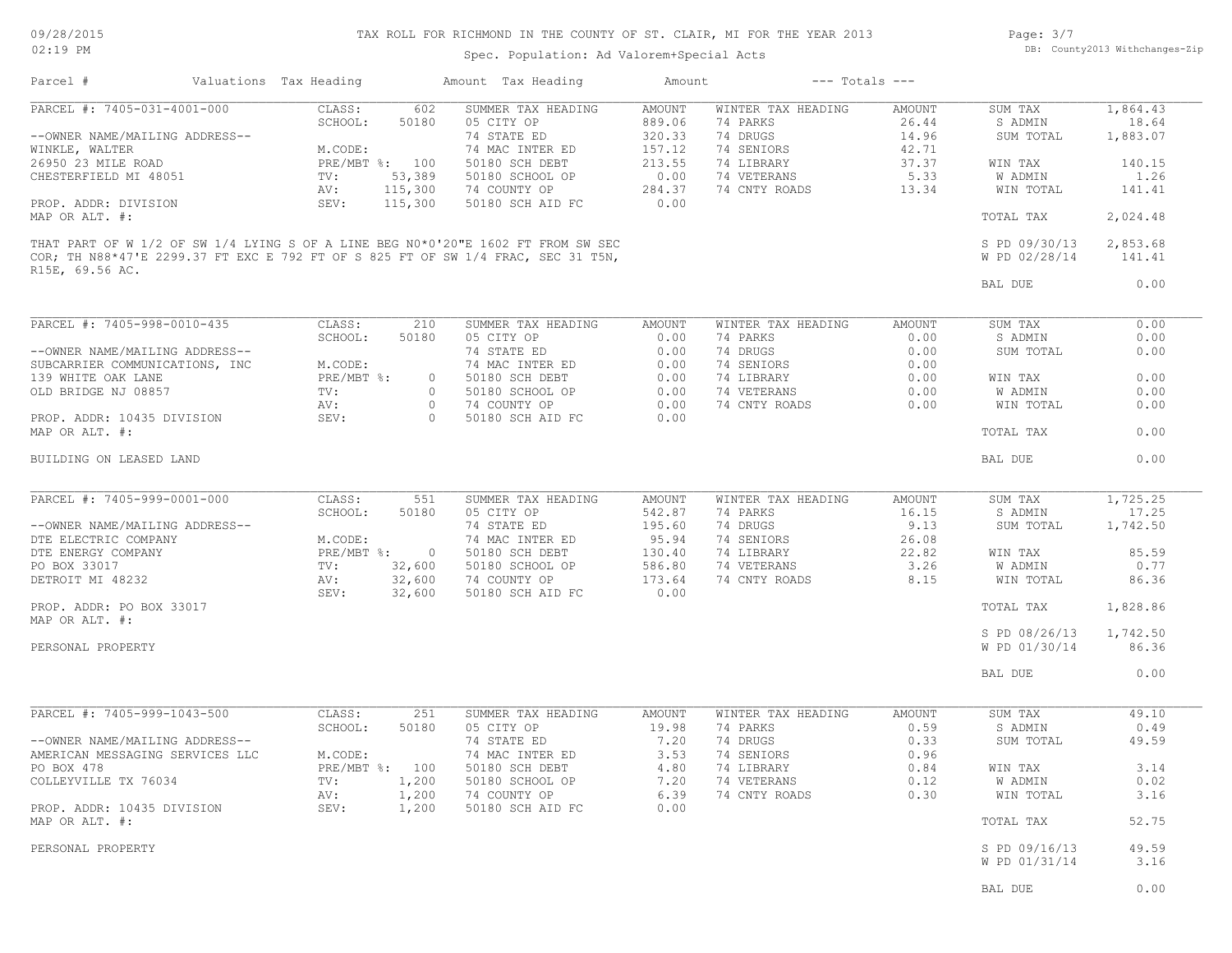# Spec. Population: Ad Valorem+Special Acts

Page: 4/7 DB: County2013 Withchanges-Zip

| TOTAL ALL DISTRICTS | <b>REAL</b> | (BAL DUE) | PERSONAL       | (BAL DUE) | <b>EXEMPT</b> | (BAL DUE) |
|---------------------|-------------|-----------|----------------|-----------|---------------|-----------|
| PARCEL COUNT        | 6           |           | $\mathfrak{D}$ |           |               |           |
| TAXABLE VALUE       | 305,818     |           | 33,800         |           | $\circ$       |           |
| ASSESSED VALUE      | 439,300     |           | 33,800         |           | $\Omega$      |           |
| SEV VALUE           | 439,300     |           | 33,800         |           | $\circ$       |           |
| PRE/MBT TAXABLE     | 206,248     |           | 1,200          |           | $\circ$       |           |
| N PRE/MBT TAXABLE   | 99,570      |           | 32,600         |           | $\Omega$      |           |
| S 05 CITY OP        | 5,092.63    | 1,447.48  | 562.85         | 0.00      | 0.00          | 0.00      |
| S 74 STATE ED       | 1,834.89    | 521.53    | 202.80         | 0.00      | 0.00          | 0.00      |
| S 74 MAC INTER ED   | 900.00      | 255.81    | 99.47          | 0.00      | 0.00          | 0.00      |
| S 50180 SCH DEBT    | 1,223.25    | 347.69    | 135.20         | 0.00      | 0.00          | 0.00      |
| S 50180 SCHOOL OP   | 1,792.25    | 320.81    | 594.00         | 0.00      | 0.00          | 0.00      |
| S 74 COUNTY OP      | 1,628.91    | 462.99    | 180.03         | 0.00      | 0.00          | 0.00      |
| S 50180 SCH AID F   | 0.00        | 0.00      | 0.00           | 0.00      | 0.00          | 0.00      |
| W 74 PARKS          | 151.47      | 0.00      | 16.74          | 0.00      | 0.00          | 0.00      |
| W 74 DRUGS          | 85.69       | 0.00      | 9.46           | 0.00      | 0.00          | 0.00      |
| W 74 SENIORS        | 244.63      | 0.00      | 27.04          | 0.00      | 0.00          | 0.00      |
| W 74 LIBRARY        | 214.06      | 0.00      | 23.66          | 0.00      | 0.00          | 0.00      |
| W 74 VETERANS       | 30.56       | 0.00      | 3.38           | 0.00      | 0.00          | 0.00      |
| W 74 CNTY ROADS     | 76.42       | 0.00      | 8.45           | 0.00      | 0.00          | 0.00      |
| * SP. ASSESSMENTS   | 0.00        | 0.00      | 0.00           | 0.00      | 0.00          | 0.00      |
| S ADMIN FEE         | 124.71      | 33.56     | 17.74          | 0.00      | 0.00          | 0.00      |
| <b>W ADMIN FEE</b>  | 7.23        | 0.00      | 0.79           | 0.00      | 0.00          | 0.00      |
| INTEREST            | 201.38      | 201.38    | 0.00           | 0.00      | 0.00          | 0.00      |
| S TOTALS            | 12,798.02   | 3,591.25  | 1,792.09       | 0.00      | 0.00          | 0.00      |
| W TOTALS            | 810.06      | 0.00      | 89.52          | 0.00      | 0.00          | 0.00      |
| <b>GRAND TOTALS</b> | 13,608.08   | 3,591.25  | 1,881.61       | 0.00      | 0.00          | 0.00      |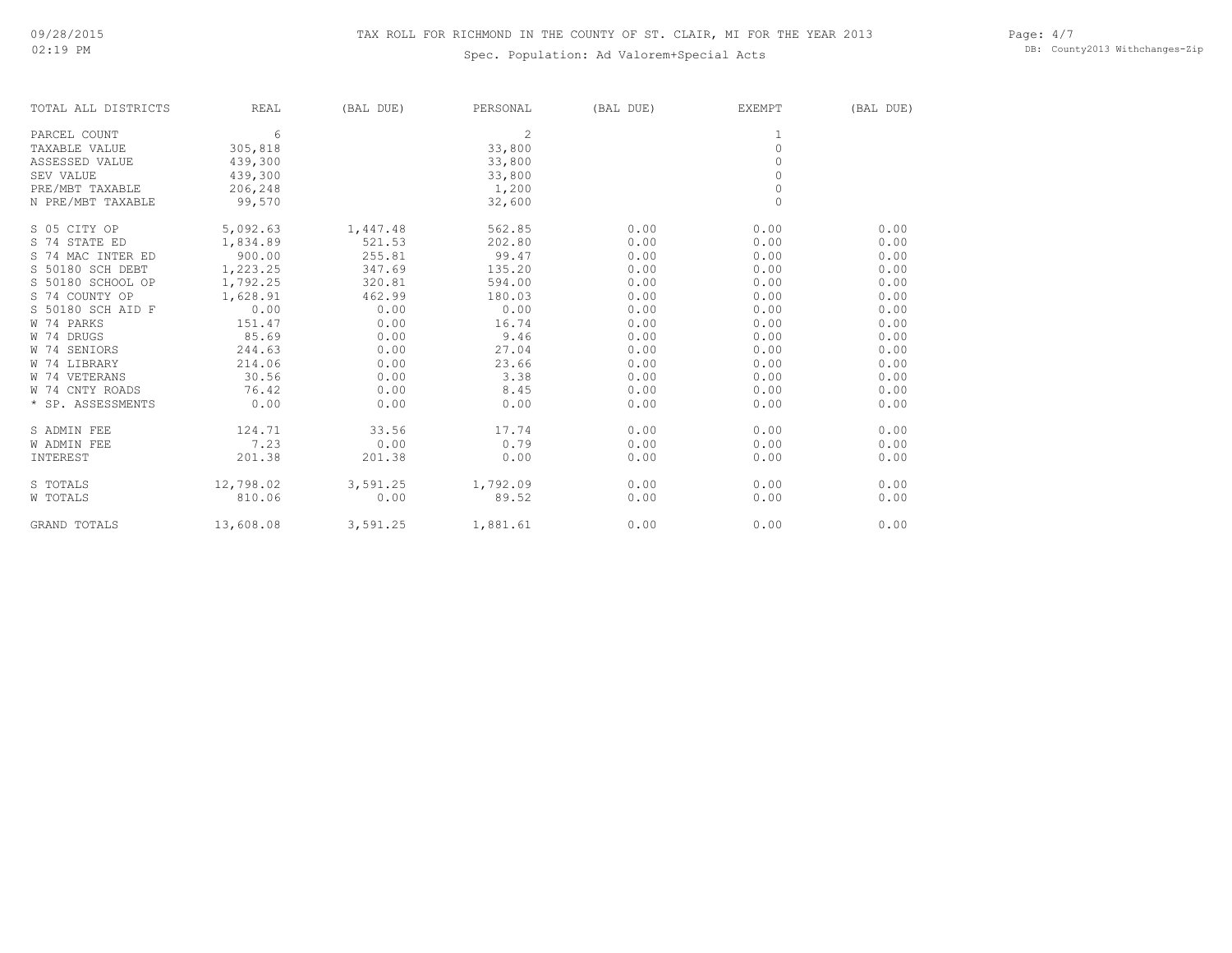# Spec. Population: Ad Valorem+Special Acts

Page: 5/7 DB: County2013 Withchanges-Zip

| TOTAL ALL DISTRICTS | LEASED LAND | (BAL DUE) | TOTAL     | (BAL DUE) |
|---------------------|-------------|-----------|-----------|-----------|
| PARCEL COUNT        | 1           |           | 10        |           |
| TAXABLE VALUE       | $\circ$     |           | 339,618   |           |
| ASSESSED VALUE      | $\circ$     |           | 473,100   |           |
| SEV VALUE           | $\circ$     |           | 473,100   |           |
| PRE/MBT TAXABLE     | $\circ$     |           | 207,448   |           |
| NON PRE/MBT TAXABLE | $\Omega$    |           | 132,170   |           |
| S 05 CITY OP        | 0.00        | 0.00      | 5,655.48  | 1,447.48  |
| S 74 STATE ED       | 0.00        | 0.00      | 2,037.69  | 521.53    |
| S 74 MAC INTER ED   | 0.00        | 0.00      | 999.47    | 255.81    |
| S 50180 SCH DEBT    | 0.00        | 0.00      | 1,358.45  | 347.69    |
| S 50180 SCHOOL OP   | 0.00        | 0.00      | 2,386.25  | 320.81    |
| S 74 COUNTY OP      | 0.00        | 0.00      | 1,808.94  | 462.99    |
| S 50180 SCH AID FC  | 0.00        | 0.00      | 0.00      | 0.00      |
| W 74 PARKS          | 0.00        | 0.00      | 168.21    | 0.00      |
| W 74 DRUGS          | 0.00        | 0.00      | 95.15     | 0.00      |
| W 74 SENIORS        | 0.00        | 0.00      | 271.67    | 0.00      |
| W 74 LIBRARY        | 0.00        | 0.00      | 237.72    | 0.00      |
| W 74 VETERANS       | 0.00        | 0.00      | 33.94     | 0.00      |
| W 74 CNTY ROADS     | 0.00        | 0.00      | 84.87     | 0.00      |
| * SP. ASSESSMENTS   | 0.00        | 0.00      | 0.00      | 0.00      |
| S ADMIN FEE         | 0.00        | 0.00      | 142.45    | 33.56     |
| <b>W ADMIN FEE</b>  | 0.00        | 0.00      | 8.02      | 0.00      |
| INTEREST            | 0.00        | 0.00      | 201.38    | 201.38    |
| S TOTALS            | 0.00        | 0.00      | 14,590.11 | 3,591.25  |
| W TOTALS            | 0.00        | 0.00      | 899.58    | 0.00      |
| GRAND TOTALS        | 0.00        | 0.00      | 15,489.69 | 3,591.25  |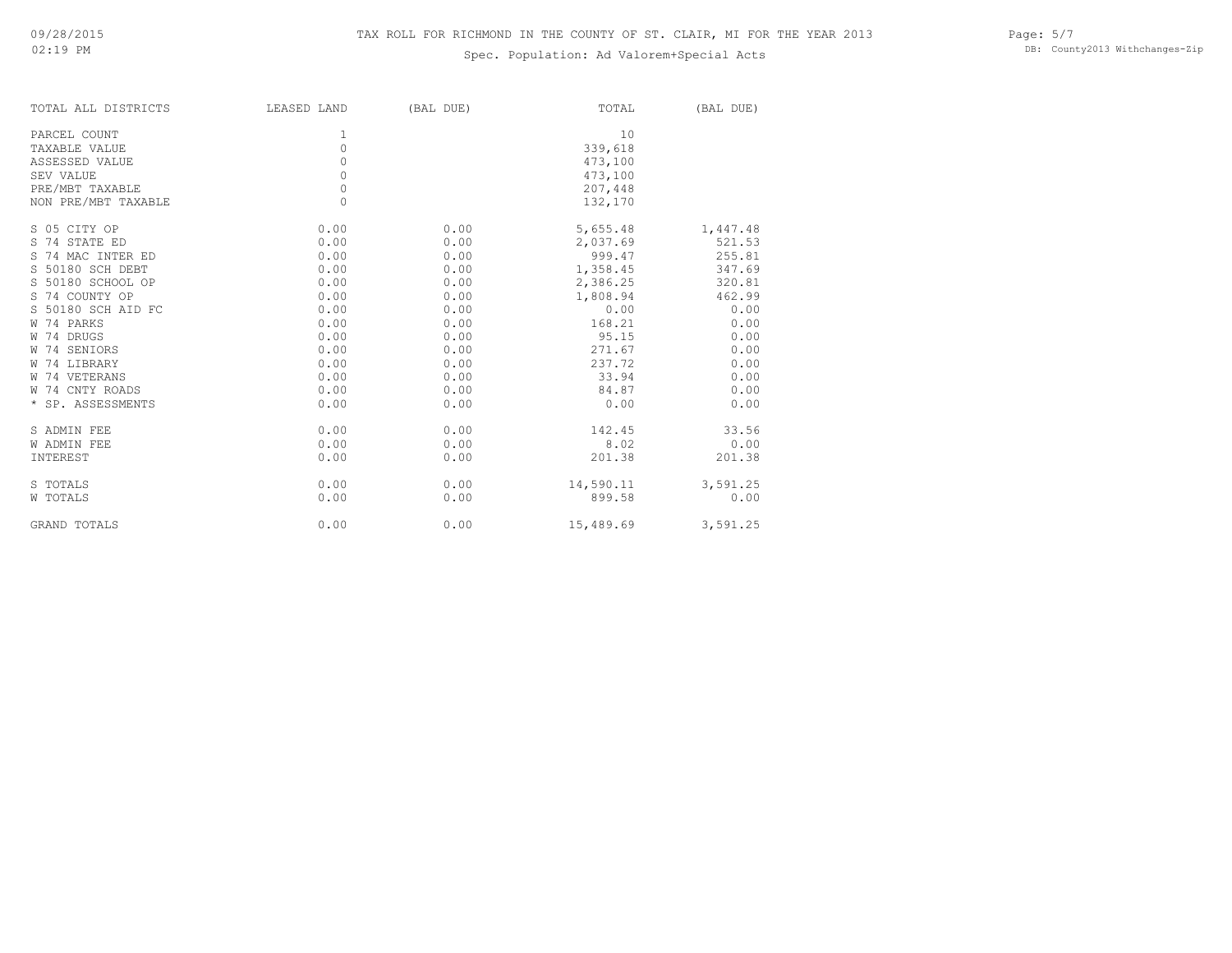02:19 PM

# Spec. Population: Ad Valorem+Special Acts

Page: 6/7 DB: County2013 Withchanges-Zip

| SCHOOL DISTRICT 50180    | UNIT 05<br>REAL | PERSONAL | <b>EXEMPT</b> | LEASED LAND | TOTAL     |
|--------------------------|-----------------|----------|---------------|-------------|-----------|
| PARCEL COUNT             | 6               | 2        |               | 1           | 10        |
| TAXABLE VALUE            | 305,818         | 33,800   | $\Omega$      | $\Omega$    | 339,618   |
| ASSESSED VALUE           | 439,300         | 33,800   |               |             | 473,100   |
| SEV VALUE                | 439,300         | 33,800   | 0             | 0           | 473,100   |
| PRE/MBT TAXABLE          | 206,248         | 1,200    | 0             | 0           | 207,448   |
| NON PRE/MBT TAXABLE      | 99,570          | 32,600   | $\Omega$      | $\Omega$    | 132,170   |
| (S) 05 CITY OP           | 5,092.63        | 562.85   | 0.00          | 0.00        | 5,655.48  |
| 74 STATE ED<br>(S)       | 1,834.89        | 202.80   | 0.00          | 0.00        | 2,037.69  |
| 74 MAC INTER ED<br>(S)   | 900.00          | 99.47    | 0.00          | 0.00        | 999.47    |
| 50180 SCH DEBT<br>(S)    | 1,223.25        | 135.20   | 0.00          | 0.00        | 1,358.45  |
| 50180 SCHOOL OP<br>(S)   | 1,792.25        | 594.00   | 0.00          | 0.00        | 2,386.25  |
| 74 COUNTY OP<br>(S)      | 1,628.91        | 180.03   | 0.00          | 0.00        | 1,808.94  |
| 50180 SCH AID FC<br>(S)  | 0.00            | 0.00     | 0.00          | 0.00        | 0.00      |
| 74 PARKS<br>(W)          | 151.47          | 16.74    | 0.00          | 0.00        | 168.21    |
| 74 DRUGS<br>(W)          | 85.69           | 9.46     | 0.00          | 0.00        | 95.15     |
| 74 SENIORS<br>(W)        | 244.63          | 27.04    | 0.00          | 0.00        | 271.67    |
| 74 LIBRARY<br>(W)        | 214.06          | 23.66    | 0.00          | 0.00        | 237.72    |
| 74 VETERANS<br>(W)       | 30.56           | 3.38     | 0.00          | 0.00        | 33.94     |
| 74 CNTY ROADS<br>(W)     | 76.42           | 8.45     | 0.00          | 0.00        | 84.87     |
| SP. ASSESSMENTS<br>$(*)$ | 0.00            | 0.00     | 0.00          | 0.00        | 0.00      |
| (S) ADMIN FEE            | 124.71          | 17.74    | 0.00          | 0.00        | 142.45    |
| (W) ADMIN FEE            | 7.23            | 0.79     | 0.00          | 0.00        | 8.02      |
| INTEREST                 | 201.38          | 0.00     | 0.00          | 0.00        | 201.38    |
| (S) TOTALS               | 12,798.02       | 1,792.09 | 0.00          | 0.00        | 14,590.11 |
| (W) TOTALS               | 810.06          | 89.52    | 0.00          | 0.00        | 899.58    |
| <b>GRAND TOTALS</b>      | 13,608.08       | 1,881.61 | 0.00          | 0.00        | 15,489.69 |